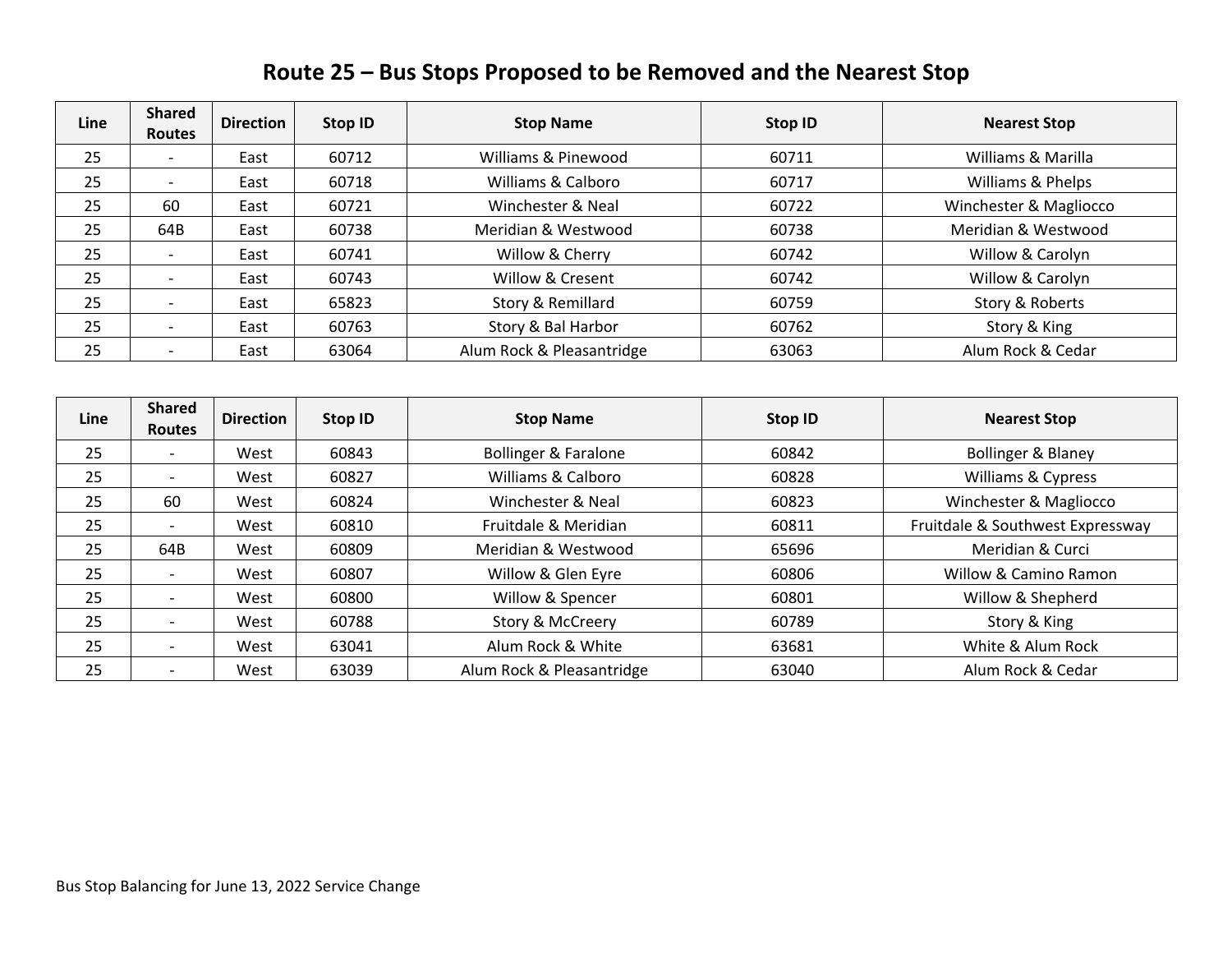| Route 73 – Bus Stops Proposed to be Removed and Nearest Stop |  |  |  |
|--------------------------------------------------------------|--|--|--|
|--------------------------------------------------------------|--|--|--|

| Line | <b>Shared</b><br><b>Routes</b> | <b>Direction</b> | Stop ID | <b>Stop Name</b>      | Stop ID | <b>Nearest Stop</b> |
|------|--------------------------------|------------------|---------|-----------------------|---------|---------------------|
| 73   |                                | North            | 63796   | 11th & Keyes          | 63796   | 11th & Keyes        |
| 73   |                                | North            | 63795   | Senter & Kelly Park   | 60792   | Keyes & 12th        |
| 73   |                                | North            | 63791   | Senter & Wool Creek   | 63790   | Senter & Burke      |
| 73   |                                | North            | 63787   | Senter & Feldspar     | 63786   | Senter & Umbarger   |
| 73   |                                | North            | 63783   | Senter & Independence | 63784   | Senter & Lewis      |
| 73   | 72, 70                         | North            | 63490   | Senter & Nokomis      | 63491   | Senter & Hellyer    |
| 73   | 72,70                          | North            | 63487   | Senter & Ezie         | 65980   | Senter & Monterey   |

| Line | <b>Shared</b><br><b>Routes</b> | <b>Direction</b> | Stop ID | <b>Stop Name</b>      | Stop ID | <b>Nearest Stop</b>  |
|------|--------------------------------|------------------|---------|-----------------------|---------|----------------------|
| 73   | 72 (keep 64B)                  | South            | 63141   | 7th & Santa Clara     | 60413   | Santa Clara & 6th    |
| 73   |                                | South            | 63807   | Senter & Wool Creek   | 63808   | Senter & Burke       |
| 73   |                                | South            | 63811   | Senter & Feldspar     | 63812   | Senter & Umbarger    |
| 73   |                                | South            | 63815   | Senter & Independence | 63814   | Senter & Lewis       |
| 73   | 72, 70                         | South            | 63587   | Senter & El Cajon     | 63586   | Senter & Forestbrook |
| 73   | 72,70                          | South            | 63590   | Senter & Ezie         | 63591   | Senter & Monterey    |